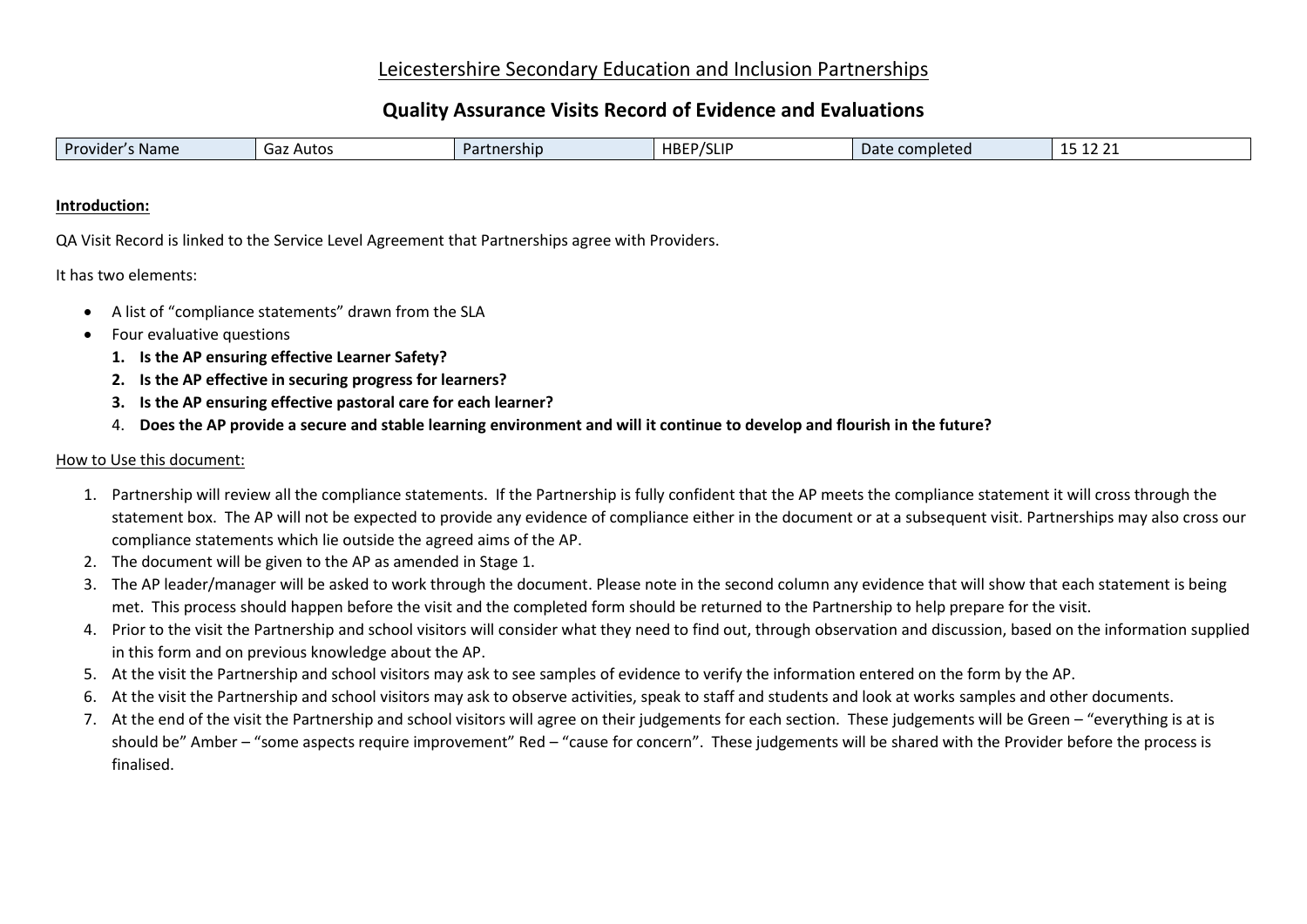#### **LEARNER SAFETY**

| Requirement                                       | Provider evidence                | <b>Observer notes</b>                 | $\underline{\mathbf{R}}$ | $\underline{\mathbf{A}}$ | $\underline{\mathsf{G}}$ | <b>Action Points</b> |
|---------------------------------------------------|----------------------------------|---------------------------------------|--------------------------|--------------------------|--------------------------|----------------------|
| 1.1. Fully participate in the annual or bi        |                                  | Visited by LEBC twice a year          |                          |                          |                          |                      |
| annual audits carried out by                      | No physical proof with provider  | (due to nature of provision           |                          |                          |                          |                      |
| Leicestershire Education and Business             | however partnership has audit    | using tools and machinery)            |                          |                          |                          |                      |
| Partnership which focuses on                      | checklist and letter oof         |                                       |                          |                          |                          |                      |
| Safeguarding, Child protection, Health            | understanding on the 11121.      | Last visit October2021                |                          |                          |                          |                      |
| and Safety, Risk assessment and                   | (SLIP)                           |                                       |                          |                          |                          |                      |
| control, Data issues, E safety, Equal             |                                  |                                       |                          |                          |                          |                      |
| Opportunities and Diversity,                      |                                  |                                       |                          |                          |                          |                      |
| Supervision, Training Information and             |                                  |                                       |                          |                          |                          |                      |
| Instruction Issues.                               |                                  |                                       |                          |                          |                          |                      |
| 1.2. Follow up any recommendations made           |                                  | No follow up recommendations          |                          |                          |                          |                      |
| as a result of the LEBC audits and                |                                  | from LEBC reported by provider        |                          |                          |                          |                      |
| action plans swiftly and effectively.             |                                  |                                       |                          |                          |                          |                      |
|                                                   |                                  |                                       |                          |                          |                          |                      |
|                                                   |                                  |                                       |                          |                          |                          |                      |
| 1.3. Provide any information required by          | SCR kept and shared with         | Training booked for 18 1 22 to        |                          |                          |                          |                      |
| the commissioning partnerships when               | partnerships when employment     | up date.                              |                          |                          |                          |                      |
| they need up to date information                  | of new staff takes place.        |                                       |                          |                          |                          |                      |
| related to safeguarding, particularly in          | Password protected and           | Update: Certificate seen:             |                          |                          |                          |                      |
| relation to the employment of new                 | securely filed on site.          | <b>LCC Refresher Child Protection</b> |                          |                          |                          |                      |
| staff.                                            | Confirmed with HBEP admin.       | and Safeguarding Training for         |                          |                          |                          |                      |
| Have clear procedures for                         |                                  | DSLs 18 1 22 expires 18 1 24 for      |                          |                          |                          |                      |
| safeguarding, ensuring that a                     | DSL James Lowe training from     | James Lobb.                           |                          |                          |                          |                      |
| Designated Safeguarding Person is                 | Leicestershire County Council.   |                                       |                          |                          |                          |                      |
| appointed and has up to date DSP                  | Certificate seen expires Oct     |                                       |                          |                          |                          |                      |
| training.                                         | 2021.                            |                                       |                          |                          |                          |                      |
| Maintain a single central record of DBS           |                                  |                                       |                          |                          |                          |                      |
| checks, providing information to the              | Yes kept securely and updates    |                                       |                          |                          |                          |                      |
| commissioning partnership on request.             | sent to partnership for their    |                                       |                          |                          |                          |                      |
| Maintain a secure system for record               | records (HBEP)                   |                                       |                          |                          |                          |                      |
| keeping.                                          |                                  |                                       |                          |                          |                          |                      |
| Have regard to the Leicestershire                 | This provision is fully aware of |                                       |                          |                          |                          |                      |
| SEIP's common Safeguarding Policy in              | the of the Leicestershire        |                                       |                          |                          |                          |                      |
| making these arrangements.                        | safeguarding policy.             |                                       |                          |                          |                          |                      |
| Additional evidence gathered when visiting the AP |                                  |                                       |                          |                          |                          |                      |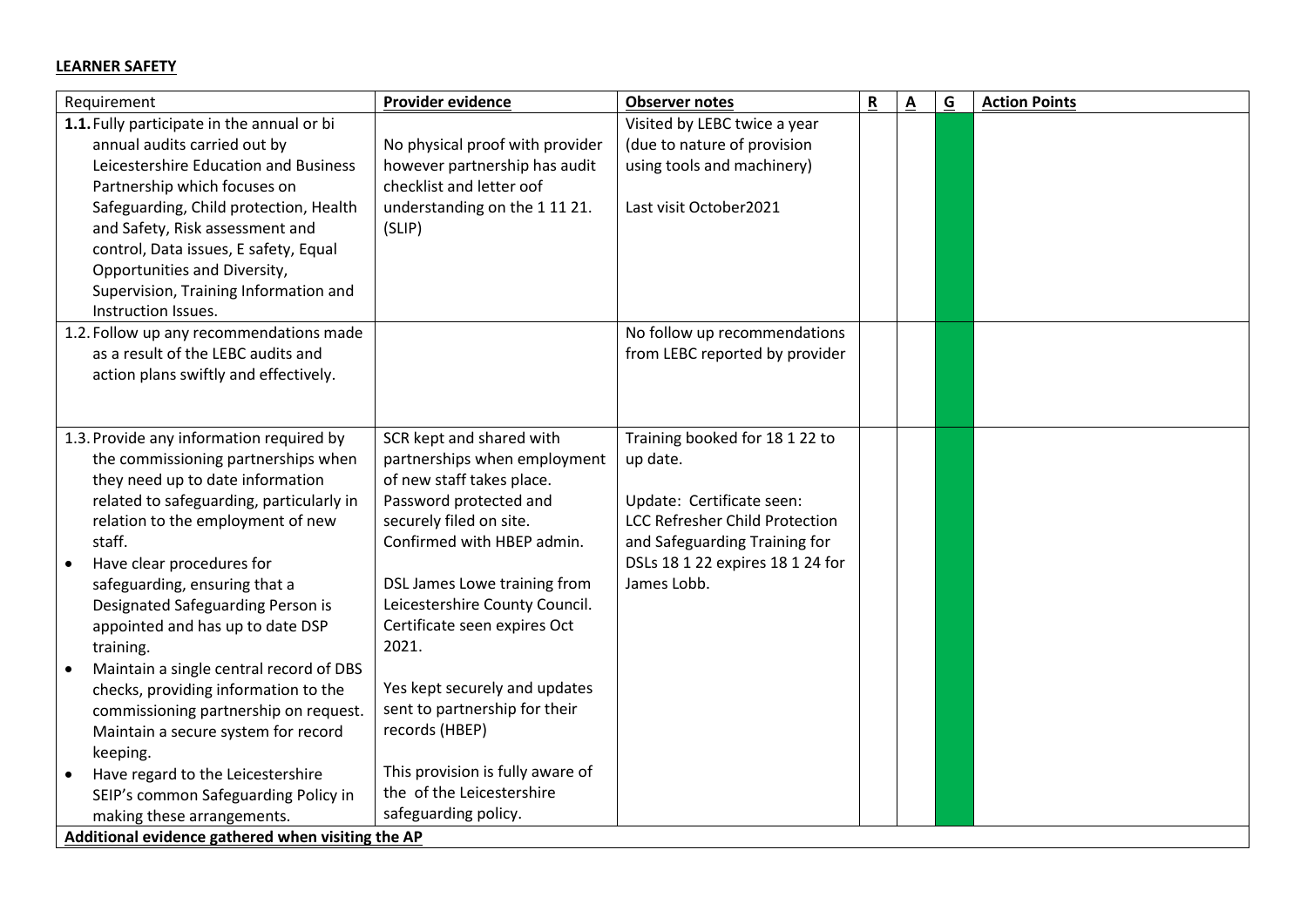| "Prompts" for evidence gathering whilst on the visit to support                                                                                                                                                                                                                                                                                    | Your notes                                                                                                                                                                                                                                                                                                                                                                                                                                                                                                  | <b>Action Points</b> |
|----------------------------------------------------------------------------------------------------------------------------------------------------------------------------------------------------------------------------------------------------------------------------------------------------------------------------------------------------|-------------------------------------------------------------------------------------------------------------------------------------------------------------------------------------------------------------------------------------------------------------------------------------------------------------------------------------------------------------------------------------------------------------------------------------------------------------------------------------------------------------|----------------------|
| judgements of "Learner Safety"<br>Is the use of equipment and tools monitored effectively by staff?<br>Is the use of ICT supervised effectively?<br>How effective are policies on mobile phone usage?<br>Do learners report to you that they feel safe?<br>Do staff show awareness of the Aps Safeguarding procedures?                             | Tools returned to cabinets after each<br>session. The provider makes every<br>attempt to ensure that all small tools are<br>returned. However, acknowledged that<br>this could be difficult to monitor at times.<br>No access to Internet unsupervised.<br>Internet is used in lessons to view                                                                                                                                                                                                              |                      |
|                                                                                                                                                                                                                                                                                                                                                    | mechanic videos on sites such as youtube.<br>The two learners spoken to reported that<br>they felt safe at this provision and knew<br>who to speak to with any concerns as this<br>was explained at the initial induction.<br>Staff were conversant in safeguarding<br>procedures. There is a safe available to<br>accommodate phones, however most<br>students choose to keep them on their<br>person and generally respect the rule of<br>no phone usage during learning times<br>outlined at induction/s |                      |
| <b>Concluding Judgement</b>                                                                                                                                                                                                                                                                                                                        |                                                                                                                                                                                                                                                                                                                                                                                                                                                                                                             |                      |
| To what extent does the evidence show that the Provider is effective in ensuring the health and safety, protection and safeguarding of each learner and how far is<br>the evidence supported by your observations made whilst visiting the establishment?<br>IS THE AP ENSURING EFFECTIVE LEARNER SAFETY?                                          |                                                                                                                                                                                                                                                                                                                                                                                                                                                                                                             |                      |
| During the visit there were no concerns regarding health and safety, protection and safeguarding and no reason to believe this is not always the case.<br>Stairs were clean and dry, handrail in place, cordoned off pedestrian access, high vis jackets are available for learners to use if they choose to when visiting the snack<br>providers. |                                                                                                                                                                                                                                                                                                                                                                                                                                                                                                             |                      |
| On Induction students are provided with appropriate footwear.                                                                                                                                                                                                                                                                                      |                                                                                                                                                                                                                                                                                                                                                                                                                                                                                                             |                      |
| How would you rate this provider on this aspect and what follow up actions have you agreed with the provider.                                                                                                                                                                                                                                      |                                                                                                                                                                                                                                                                                                                                                                                                                                                                                                             |                      |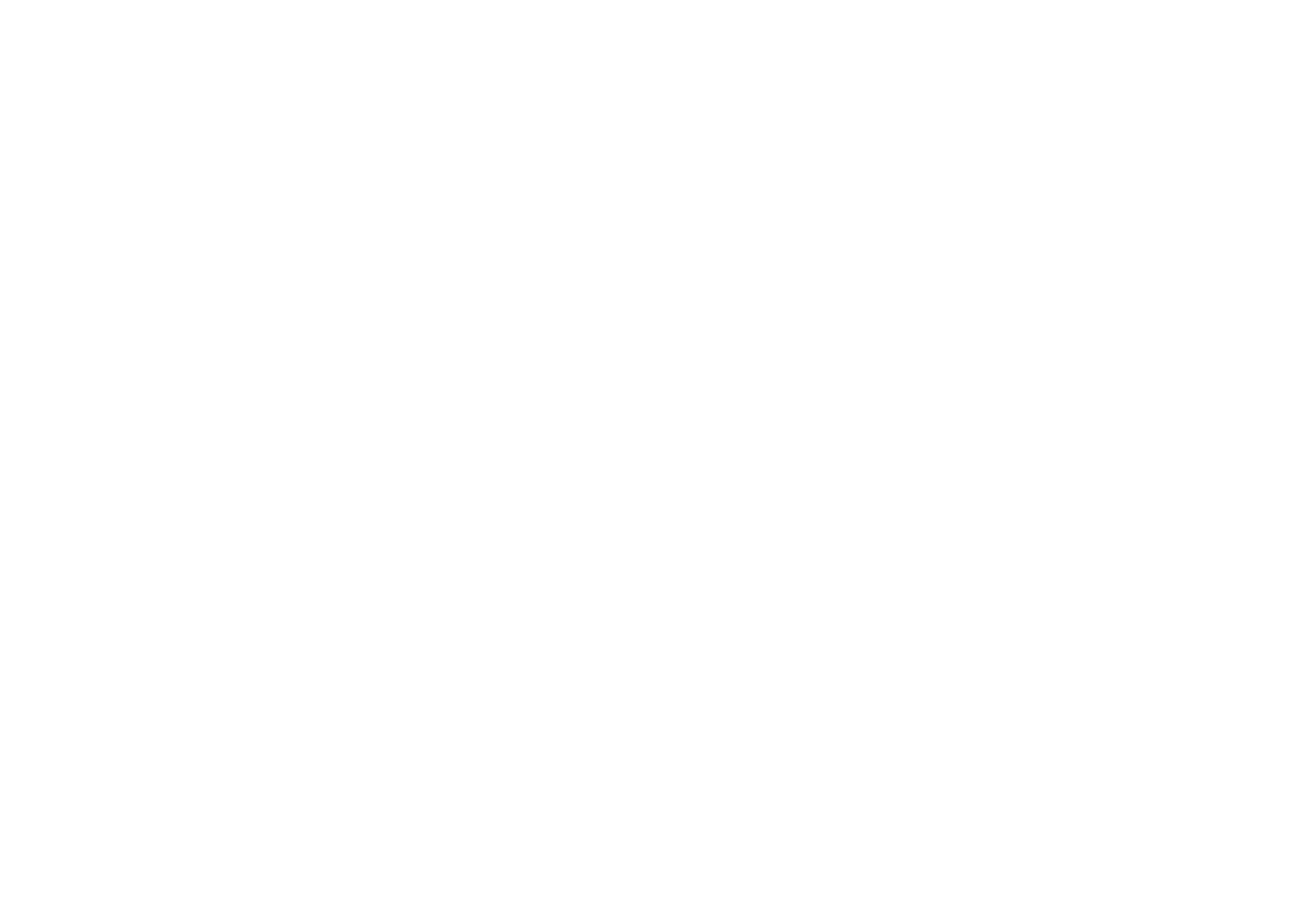#### **LEARNER PROGRESS**

| Requirement                                                                                                                                                                                                  | Provider evidence                                                                                                                                                                                                                                                                       | <b>Observer notes</b>                                                                                                                                                                                                                                                                | $\underline{\mathbf{R}}$ | $\underline{\mathbf{A}}$ | $\overline{G}$ | <b>Action Points</b>                                          |
|--------------------------------------------------------------------------------------------------------------------------------------------------------------------------------------------------------------|-----------------------------------------------------------------------------------------------------------------------------------------------------------------------------------------------------------------------------------------------------------------------------------------|--------------------------------------------------------------------------------------------------------------------------------------------------------------------------------------------------------------------------------------------------------------------------------------|--------------------------|--------------------------|----------------|---------------------------------------------------------------|
| 2.1. Provide at the outset of a placement a<br>clear statement of the qualifications,<br>learner hours, possible points to be<br>awarded, that they plan to offer to the<br>individual learner.              | Recent student certificates<br>seen.                                                                                                                                                                                                                                                    | Registered to deliver ABC<br>qualifications<br>Offer EL1, L1 and L2 ABC Motor<br>Vehicle award and certificate.<br>Diploma also available at L2.<br>Dependent on ability and<br>number of days attended.<br>Learner hours for each<br>course/level not shared with<br>commissioners. |                          |                          |                | Commissioning key workers to<br>identify GLH for each course. |
| 2.2. Have evidence available for any<br>subsequent quality assurance visit of<br>the authorisation for and capacity to<br>deliver the qualifications they have<br>offered.                                   | Confirmation of payment to the<br>Skills and Education Group valid<br>until 31 8 22 (this is the body<br>that authorises the delivery of<br>the ABC courses.                                                                                                                            |                                                                                                                                                                                                                                                                                      |                          |                          |                |                                                               |
| 2.3. Analyse the information provided by<br>the Partnerships about the individual<br>needs of learners, taking note of any<br>outcome targets that the Partnership<br>has set for the learner.               | Comprehensive knowledge of<br>students' individual needs.<br>Clear strategies in place such as<br>coloured paper for dyslexia and<br>availability to do part of the<br>theory work on a laptop.<br>Accommodation of support<br>worker on premises for student<br>with high needs (seen) |                                                                                                                                                                                                                                                                                      |                          |                          |                |                                                               |
| 2.4. Have evidence available for any<br>subsequent quality assurance visit to<br>show that the Provider has adjusted its<br>programmes and its expectations of<br>the learner in the light of this analysis. |                                                                                                                                                                                                                                                                                         | Evidence seen on initial visit                                                                                                                                                                                                                                                       |                          |                          |                |                                                               |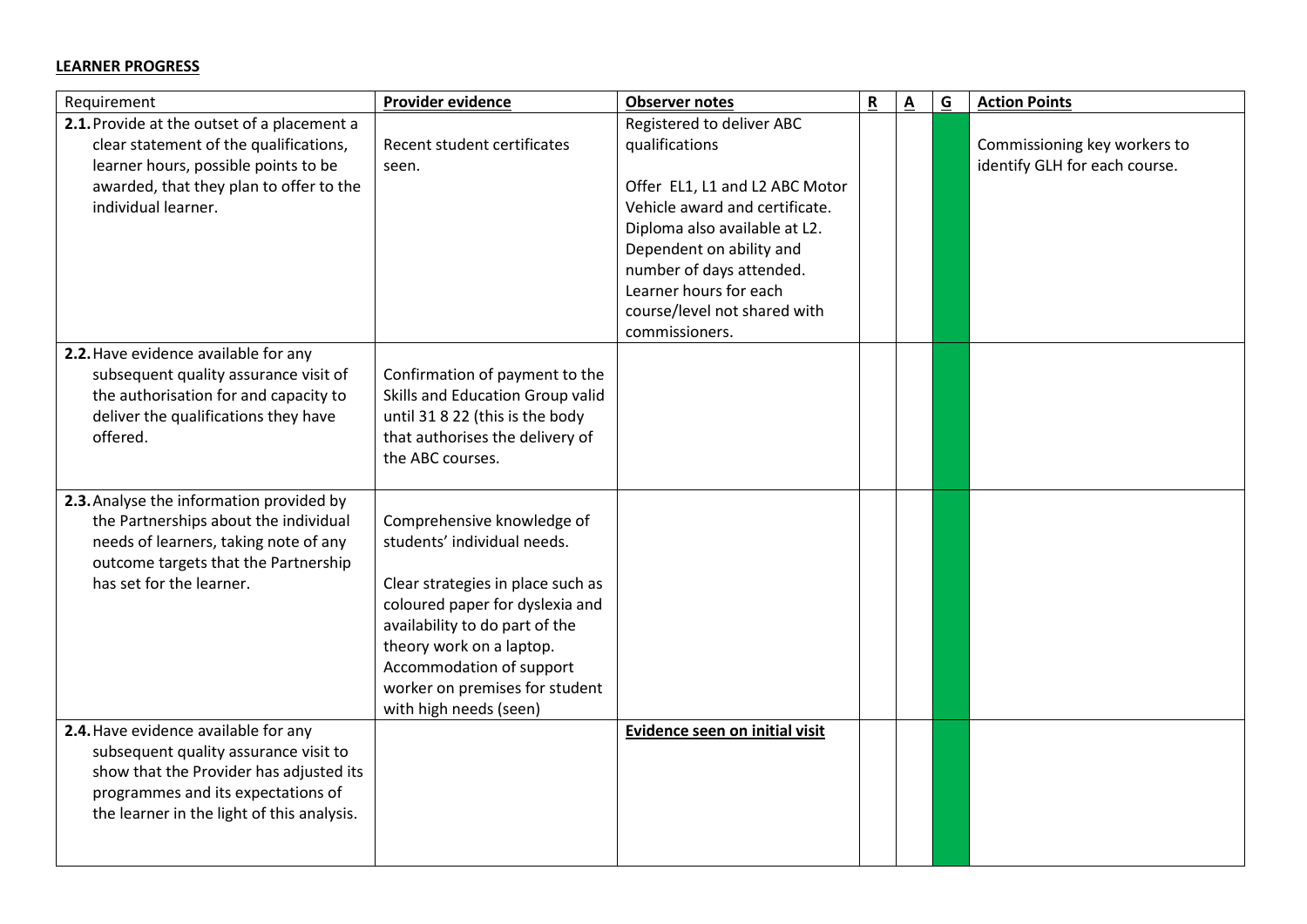| 2.5. Have a good knowledge of the current<br>qualifications framework and the<br>relationship of the qualifications the<br>Provider offers to the accountability<br>measures for schools.                                           | Points not applicable for<br>progress 8.                                                                   | Gaz Autos is a working garage<br>and any progress 8<br>qualifications which may be<br>available would not be suitable<br>for this environment                                                        |  |  |
|-------------------------------------------------------------------------------------------------------------------------------------------------------------------------------------------------------------------------------------|------------------------------------------------------------------------------------------------------------|------------------------------------------------------------------------------------------------------------------------------------------------------------------------------------------------------|--|--|
| 2.6. Working with the commissioning<br>partnership set progress targets for the<br>learner for each qualification/ course<br>at the outset. Where requested set<br>targets for the development of social,<br>and emotional aspects. | Provider sets targets based on<br>the units to be covered for each<br>course within a given time<br>frame. |                                                                                                                                                                                                      |  |  |
| 2.7. Provide a maximum of twice termly<br>feedback to the Partnership reporting<br>on progress towards each agreed<br>qualification and towards the any<br>agreed social and emotional outcome<br>targets.                          | Evidence of timely tracking<br>responses, for all targets set,<br>received by the partnerships             |                                                                                                                                                                                                      |  |  |
| 2.8. Provide details of qualifications<br>achieved by each learner and the<br>originals of any qualification<br>certificates awarded                                                                                                | Details given in partnership<br>tracking documents and/or<br>when course is completed.                     | Copies of original certificates<br>achieved by student are<br>forwarded to the partnerships<br>to be collated and distributed.<br>Provider scans for own<br>reference and to present to<br>students. |  |  |
| 2.9. Agree in advance with the<br>commissioning Partnership the end<br>date for Year 11 students.                                                                                                                                   | Yes this has been agreed as May<br>half term                                                               | If courses for individuals are<br>incomplete arrangements are<br>agreed with the partnership for<br>students to continue after the<br>May half term.                                                 |  |  |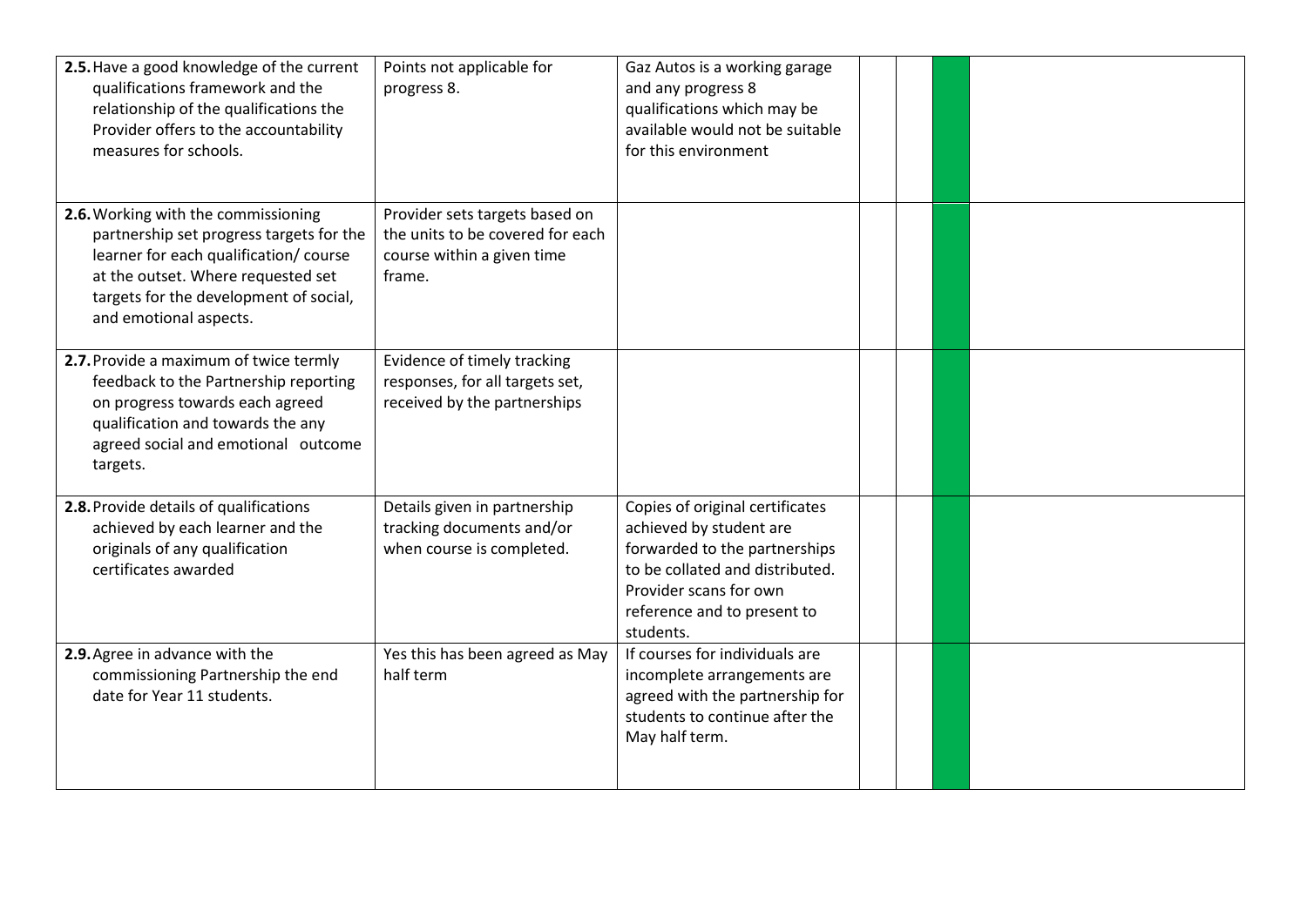| Additional evidence gathered when visiting the AP                                                                                                                                       |                                              |                      |
|-----------------------------------------------------------------------------------------------------------------------------------------------------------------------------------------|----------------------------------------------|----------------------|
| "Prompts" for evidence gathering whilst on the visit to support                                                                                                                         | <b>Your notes</b>                            | <b>Action Points</b> |
| judgements of "Learner Progress"                                                                                                                                                        |                                              |                      |
| Is what you see happening at the AP what you expected to be                                                                                                                             | Yes, the students seen, arrived promptly     |                      |
| happening when you commissioned the placement?                                                                                                                                          | were happy and engaged. There is clear       |                      |
| How does the progress each individual learner is making at this                                                                                                                         | understanding from students about what       |                      |
| AP compare with their progress elsewhere?                                                                                                                                               | tasks and courses they would work on         |                      |
| What do the learners say about their progress here? Do they                                                                                                                             | during the day.                              |                      |
| know what they are currently achieving and what they should do                                                                                                                          |                                              |                      |
| next?                                                                                                                                                                                   | Tidy and organised theory folders. Evidence  |                      |
| Is there evidence in learners' work books or in the work they are                                                                                                                       | of self marking and tutor marking and        |                      |
| doing that they are doing well and making progress?                                                                                                                                     | comments seen. Folders contained the full    |                      |
| Do staff in conversation or in their records show a knowledge of                                                                                                                        | course as students could have an overview    |                      |
| learners' current levels of achievement and the next steps they<br>need to take?                                                                                                        | of progression through the course.           |                      |
| Is the behaviour that learners show when learning and indication                                                                                                                        | Staff had comprehensive knowledge of         |                      |
| of progress towards the soft targets you have agreed?                                                                                                                                   | students, their capabilities and barriers to |                      |
|                                                                                                                                                                                         | learning and the next steps they need to     |                      |
|                                                                                                                                                                                         | make.                                        |                      |
|                                                                                                                                                                                         |                                              |                      |
|                                                                                                                                                                                         | No HBEP or SLIP students were seen on this   |                      |
|                                                                                                                                                                                         | visit.                                       |                      |
| <b>Concluding Judgement</b>                                                                                                                                                             |                                              |                      |
| To what extent does the evidence show that the Provider is effective in:                                                                                                                |                                              |                      |
| Ensuring that each learner is making appropriate progress in acquiring the knowledge and skills that are central to the course of study<br>$\bullet$                                    |                                              |                      |
| Ensuring that each learner is making appropriate progress towards the "soft outcomes" that have been agreed                                                                             |                                              |                      |
| And how far is the evidence supported by what you have observed at the establishment and in your reviews of learner progress?<br>IS THE AP EFFECTIVE IN SECURING PROGRESS FOR LEARNERS? |                                              |                      |
| The evidence show that the provider is competent in teaching the requirements of the course. They have sound knowledge of their students, current skills and                            |                                              |                      |
| knowledge and individual learner needs.                                                                                                                                                 |                                              |                      |
|                                                                                                                                                                                         |                                              |                      |
|                                                                                                                                                                                         |                                              |                      |
|                                                                                                                                                                                         |                                              |                      |
| How would you rate this provider on this aspect and what follow up actions have you agreed with the provider.                                                                           |                                              |                      |
|                                                                                                                                                                                         |                                              |                      |
|                                                                                                                                                                                         |                                              |                      |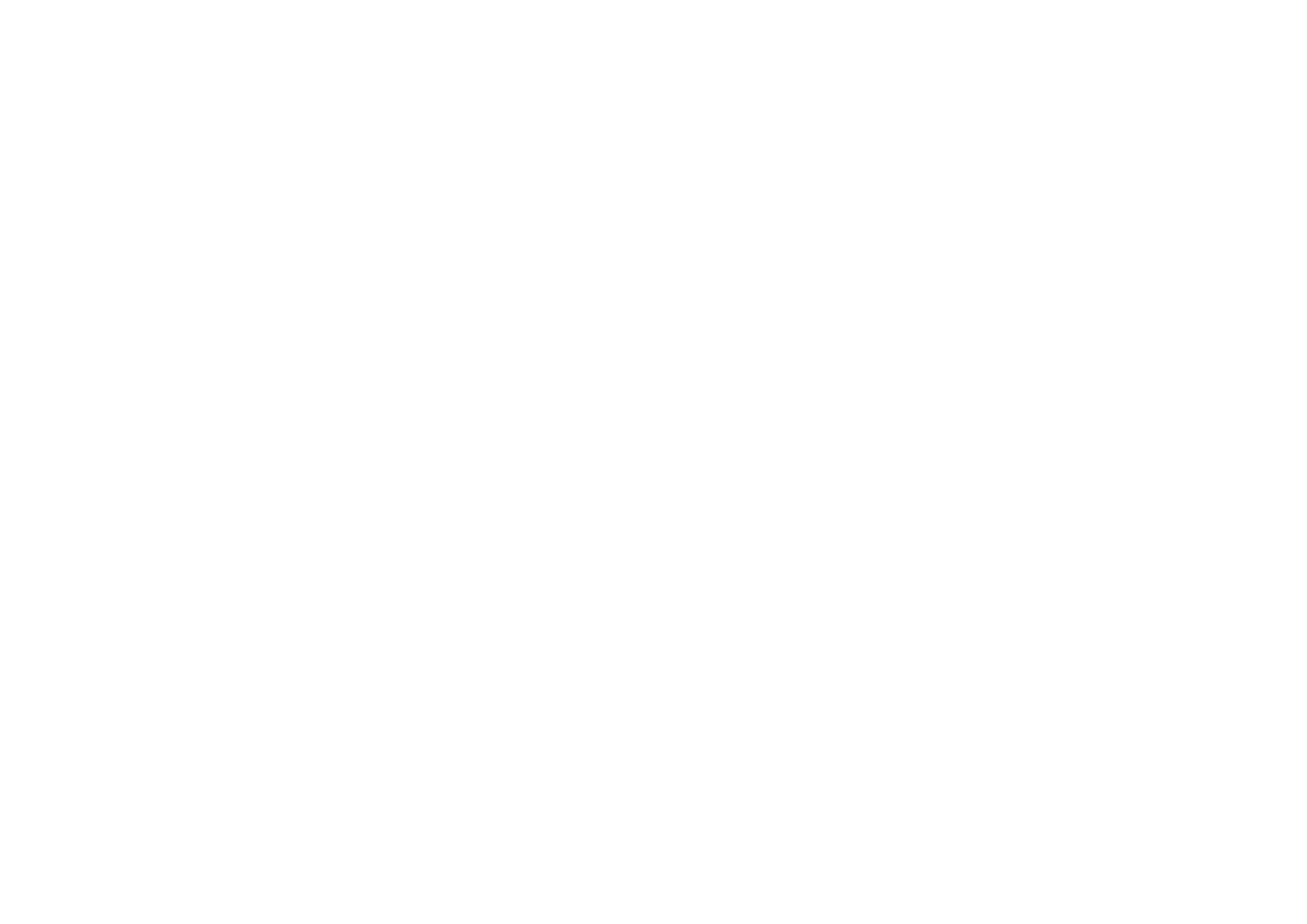### **LEARNER PASTORAL CARE**

| Requirement                                                                                                                                                                                                                                      | Provider evidence                                                                                                                                                                | <b>Observer notes</b>                                                                                                                                                                                                                                                                                                                                                                             | $\mathbf R$ | <u>A</u> | $\overline{G}$ | <b>Action Points</b> |
|--------------------------------------------------------------------------------------------------------------------------------------------------------------------------------------------------------------------------------------------------|----------------------------------------------------------------------------------------------------------------------------------------------------------------------------------|---------------------------------------------------------------------------------------------------------------------------------------------------------------------------------------------------------------------------------------------------------------------------------------------------------------------------------------------------------------------------------------------------|-------------|----------|----------------|----------------------|
| 3.1. Report on attendance and<br>punctuality each day in a timely way<br>using the agreed procedures                                                                                                                                             | Attendance is reported via CLM<br>or as required by partnerships in<br>a timely way.                                                                                             |                                                                                                                                                                                                                                                                                                                                                                                                   |             |          |                |                      |
| 3.2. Agree arrangements for lunch and<br>break times with the Partnership as part<br>of the individual learner's plan, making<br>suitable arrangements appropriate to the<br>age of the learners and their status<br>regarding free school meals | Student contract in place and<br>signed which included break and<br>lunch times.                                                                                                 | Arrangements for lunch are<br>agreed at the outset for each<br>student. There is a canteen on<br>site to facilitate eating packed<br>lunches and food bought<br>outside. There are facilities to<br>make hot drinks in the canteen.<br>The students can access a<br>nearby cob van and there are no<br>major roads that need to be<br>crossed to get to this. Time off<br>site is not supervised. |             |          |                |                      |
| 3.3. Have clear disciplinary procedures in<br>place, ensuring that any serious<br>infringements are reported to the<br>commissioning partnership swiftly                                                                                         | Clear rules in place regarding,<br>phones, tools checks and<br>punctuality. Provider reports<br>infringements of rules as<br>necessary.                                          |                                                                                                                                                                                                                                                                                                                                                                                                   |             |          |                |                      |
| 3.4. Report to the commissioning<br>partnership any concerns about the<br>behaviour, relationships and wellbeing of<br>the learner, working proactively with the<br>partnership to overcome any difficulties                                     | Any causes for concern are<br>reported promptly to the<br>partnership and action is agreed<br>as necessary. Incident reports<br>are forwarded to the<br>partnership as required. |                                                                                                                                                                                                                                                                                                                                                                                                   |             |          |                |                      |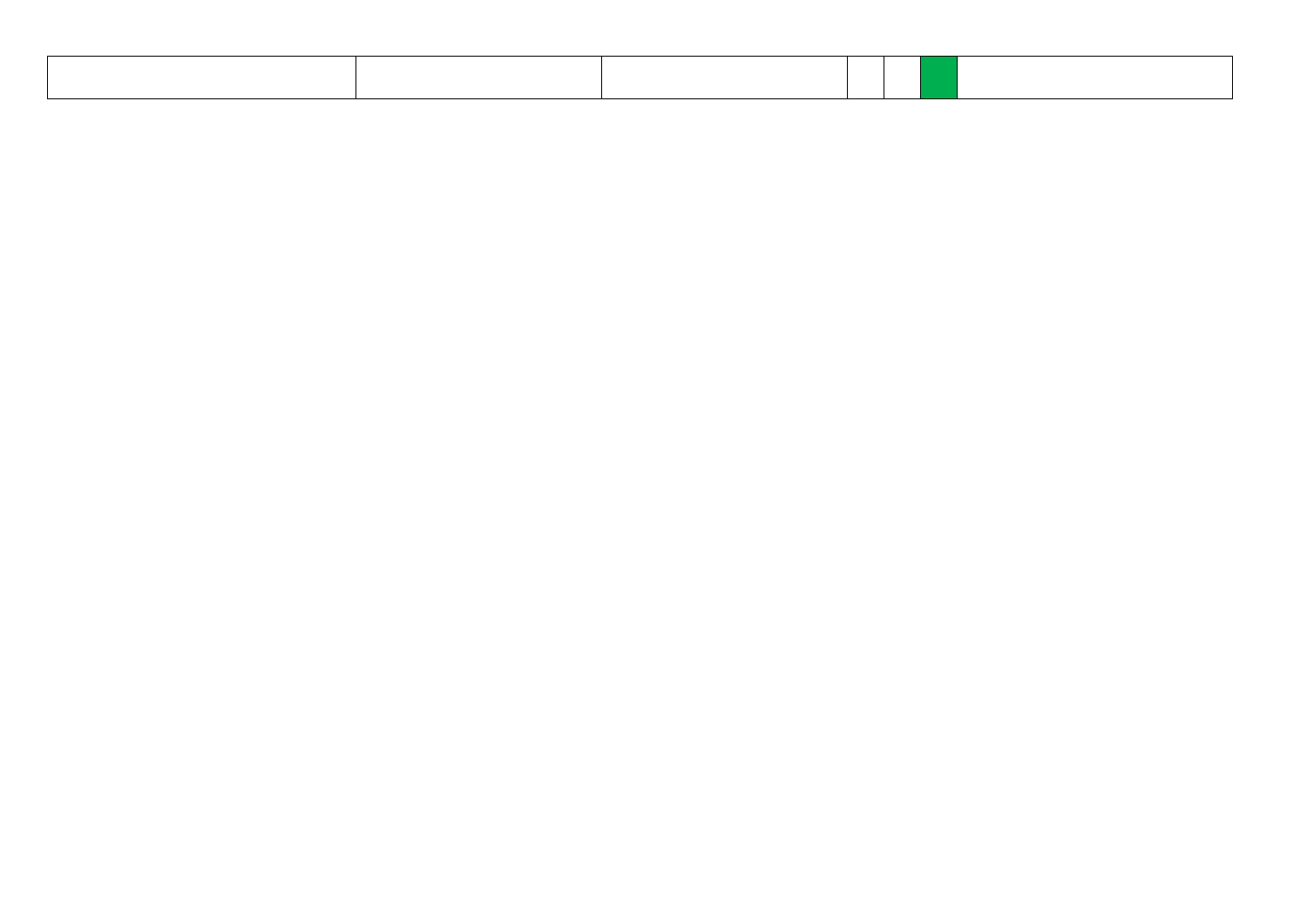| Additional evidence gathered when visiting the AP                                                                                                                 |                                               |                      |
|-------------------------------------------------------------------------------------------------------------------------------------------------------------------|-----------------------------------------------|----------------------|
| "Prompts" for evidence gathering whilst on the visit to support                                                                                                   | <b>Your notes</b>                             | <b>Action Points</b> |
| judgements of "Learner Pastoral Care"                                                                                                                             |                                               |                      |
| What behaviours have you observed and how do you rate them?                                                                                                       | Excellent behaviour seen at the provision on  |                      |
| What do they say about the way they are disciplined, supported                                                                                                    | the day of the visit. Students spoken to      |                      |
| and cared for?                                                                                                                                                    | were polite and helpful. Students are clearly |                      |
| What do your discussions with staff tell you about their                                                                                                          | well supported and there was clear evidence   |                      |
| knowledge and understanding of the needs of individual                                                                                                            | of the positive and relationship between      |                      |
| learners?                                                                                                                                                         | students and staff. Staff spoken to had a     |                      |
| What evidence is there that systems and routines are in place,                                                                                                    | clear knowledge of individual needs and       |                      |
| enforced and effective in supporting good learning and                                                                                                            | worked towards addressing those needs.        |                      |
| behaviour. (lessons, breaks, lunchtimes, arrivals, departures etc)                                                                                                | Induction carried out on arrival and students |                      |
|                                                                                                                                                                   | acknowledge this by signing an agreement.     |                      |
|                                                                                                                                                                   | This was confirmed by the students spoken     |                      |
|                                                                                                                                                                   | to.                                           |                      |
| <b>Concluding Judgement</b>                                                                                                                                       |                                               |                      |
| To what extent does the evidence show that the Provider is effective in:                                                                                          |                                               |                      |
| Ensuring that each learner is well supported in developing and maintaining good attendance, punctuality and behaviour                                             |                                               |                      |
| Ensuring that each learner is cared for effectively including ensuring effective communication with the Partnership on issues related to pastoral care.           |                                               |                      |
| And how far is the evidence supported by what you have observed at the establishment and in your reviews of learner attendance and behaviour?                     |                                               |                      |
| IS THE AP ENSURING EFFECTIVE PASTORAL CARE FOR EACH LEARNER?                                                                                                      |                                               |                      |
| It is evident that he provider supports the learners and values and supports good and prompt attendance and is in communication with partneships if there are any |                                               |                      |
| issues.                                                                                                                                                           |                                               |                      |
|                                                                                                                                                                   |                                               |                      |
|                                                                                                                                                                   |                                               |                      |
|                                                                                                                                                                   |                                               |                      |
|                                                                                                                                                                   |                                               |                      |
| How would you rate this provider on this aspect and what follow up actions have you agreed with the provider.                                                     |                                               |                      |
|                                                                                                                                                                   |                                               |                      |
|                                                                                                                                                                   |                                               |                      |
|                                                                                                                                                                   |                                               |                      |
|                                                                                                                                                                   |                                               |                      |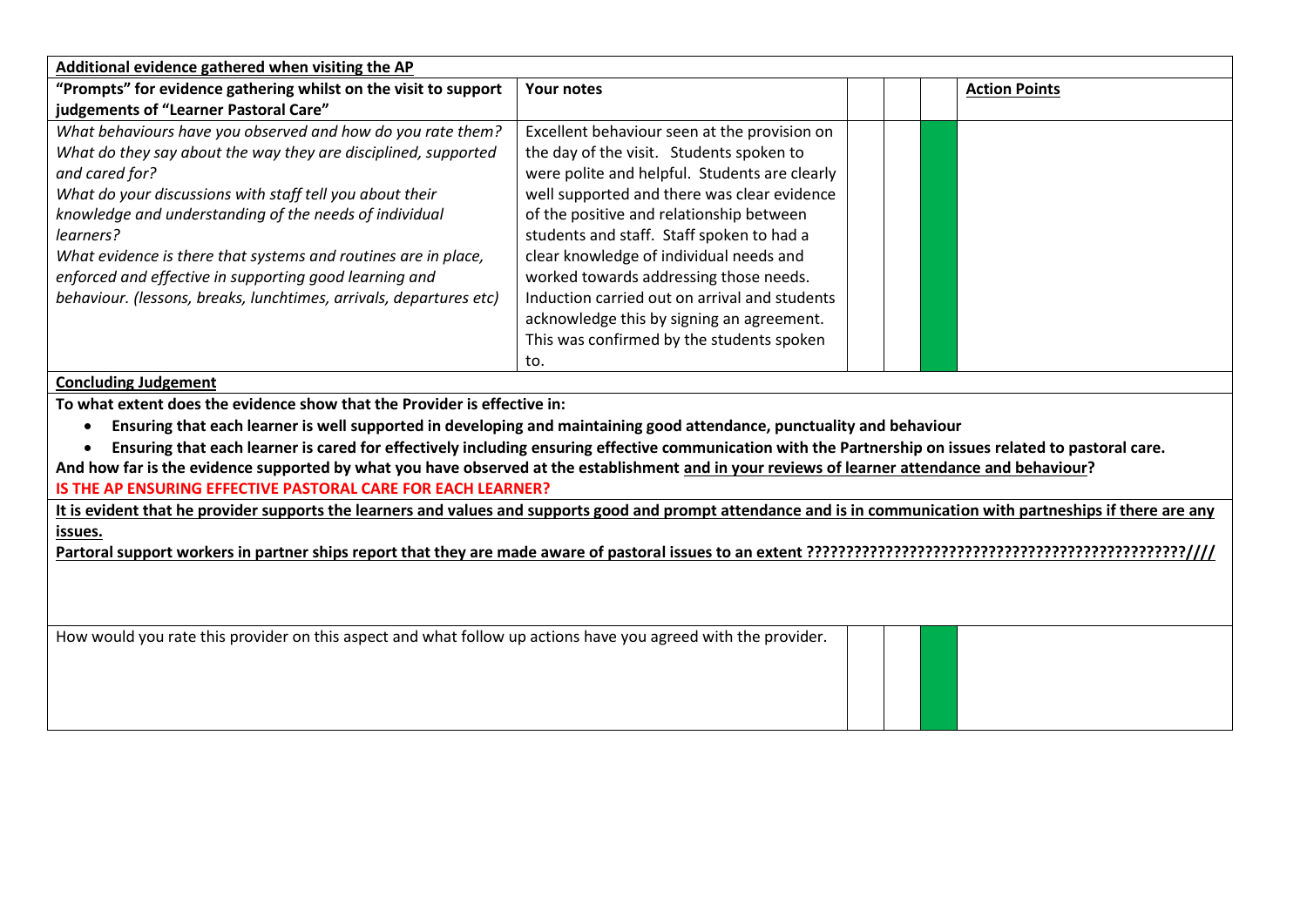#### **SYSTEMS AND PROCESSES**

| Requirement                                   | <b>Provider evidence</b>             | <b>Observer notes</b> | $\mathbf R$ | $\underline{\mathsf{A}}$ | $\overline{G}$ | <b>Action Points</b>                 |
|-----------------------------------------------|--------------------------------------|-----------------------|-------------|--------------------------|----------------|--------------------------------------|
| 4.1. Publish an annual report that            | Although there is no annual          |                       |             |                          |                |                                      |
| includes:                                     | financial report the following is    |                       |             |                          |                | To create a database/written record  |
| A statement of the qualifications             | evident:                             |                       |             |                          |                | of all qualifications studied for by |
| offered in the past year                      |                                      |                       |             |                          |                | individual students and achieved by  |
| The outcomes achieved by learners             | The qualification for motor          |                       |             |                          |                | individual students over time        |
| in those qualifications                       | mechanics is consistent and has      |                       |             |                          |                | (ie added to each year)              |
| Other evidence of non-accredited<br>$\bullet$ | been L1 and L2 ABC Automotive        |                       |             |                          |                |                                      |
| outcomes that learners have                   | Studies for several years.           |                       |             |                          |                |                                      |
| achieved                                      |                                      |                       |             |                          |                |                                      |
| Plans for the following year and in to        | Outcomes of students are clearly     |                       |             |                          |                |                                      |
| the long term                                 | communicated to partnerships on      |                       |             |                          |                |                                      |
| A statement to indicate the financial         | completion.                          |                       |             |                          |                |                                      |
| status of the organisation at the end         | There is no indication that this     |                       |             |                          |                |                                      |
| of the year and into the future               | provision will not continue with     |                       |             |                          |                |                                      |
|                                               | this offer. There is no reason to    |                       |             |                          |                |                                      |
|                                               | believe that the financial status of |                       |             |                          |                |                                      |
|                                               | the provision is not secure.         |                       |             |                          |                |                                      |
| 4.2. Establish an agreed fee rate at the      | Fee rates are agreed in advance      |                       |             |                          |                |                                      |
| start of each school year, giving notice of   | of the school year and are           |                       |             |                          |                |                                      |
| any changes in the previous summer            | currently £65 excluding lunch.       |                       |             |                          |                |                                      |
| the<br>Invoice<br>commissioning<br>term.      |                                      |                       |             |                          |                |                                      |
| partnership in arrears monthly or termly.     |                                      |                       |             |                          |                |                                      |
|                                               |                                      |                       |             |                          |                |                                      |
| 4.3. Ensure that the Provider is open to      | Gaz Autos is open for all school     |                       |             |                          |                |                                      |
| receive learners on all school opening        | days as well as holidays.            |                       |             |                          |                |                                      |
| days.                                         |                                      |                       |             |                          |                |                                      |
| 4.4. Participate in any Quality Assurance     | Not applicable on this visit         |                       |             |                          |                |                                      |
| Visits arranged by the Partnerships           |                                      |                       |             |                          |                |                                      |